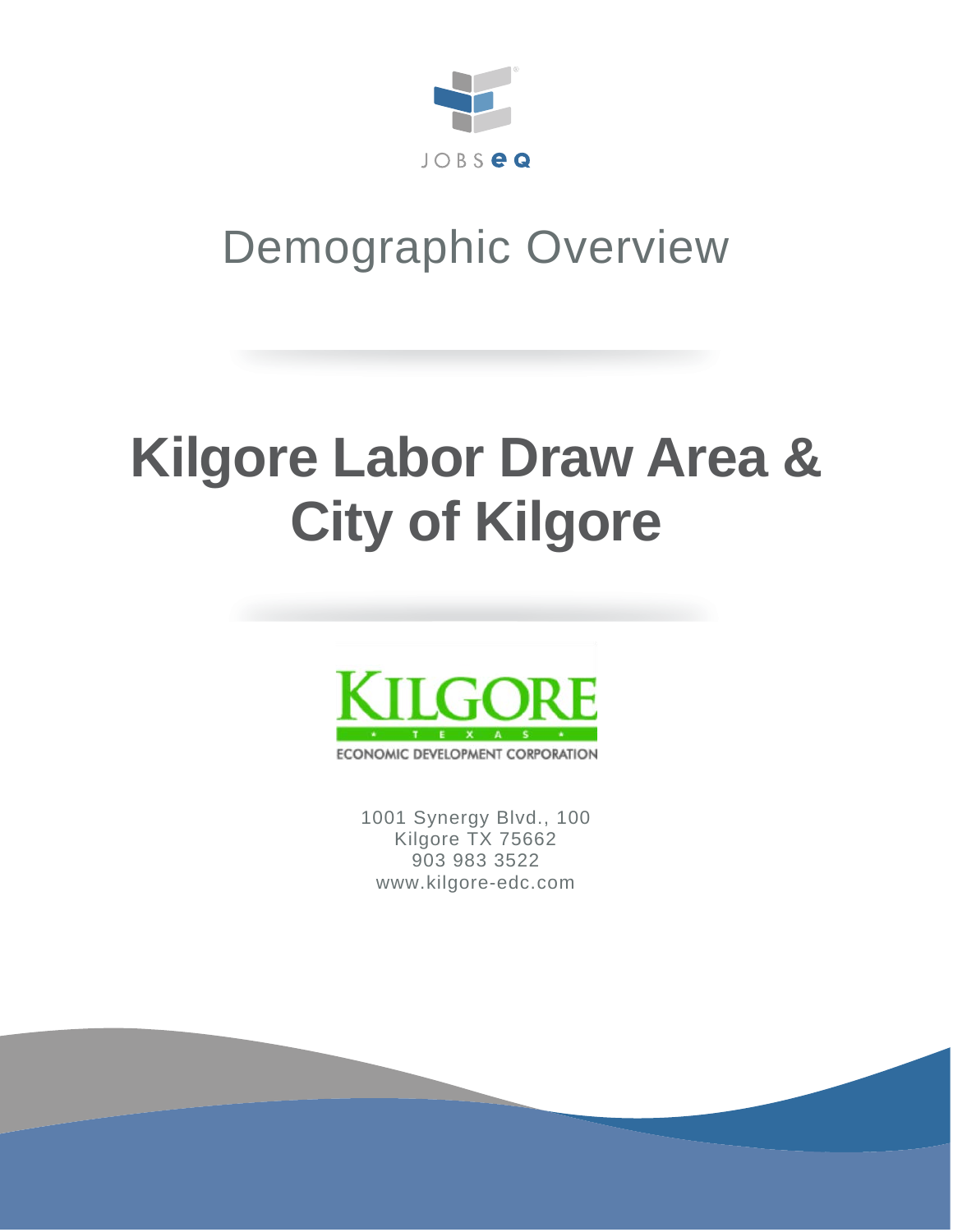### Demographic Profile

**Summary1**

|                                                                                     | Percent                                  |                          | Value                    |                                   |                        |              |
|-------------------------------------------------------------------------------------|------------------------------------------|--------------------------|--------------------------|-----------------------------------|------------------------|--------------|
|                                                                                     | <b>Kilgore Labor</b><br><b>Draw Area</b> | City of Kilgore,<br>TX   | <b>Texas</b>             | <b>Kilgore Labor</b><br>Draw Area | City of Kilgore,<br>TX | <b>Texas</b> |
| <b>Demographics</b>                                                                 |                                          |                          |                          |                                   |                        |              |
| <b>Population (ACS)</b>                                                             | -                                        | $\qquad \qquad -$        | $\qquad \qquad -$        | 697,383                           | 14,827                 | 28,260,856   |
| Male                                                                                | 49.1%                                    | 49.3%                    | 49.7%                    | 342,591                           | 7,309                  | 14,034,009   |
| Female                                                                              | 50.9%                                    | 50.7%                    | 50.3%                    | 354,792                           | 7,518                  | 14,226,847   |
| Median Age <sup>2</sup>                                                             |                                          | $\overline{\phantom{0}}$ |                          | 38.6                              | 33.1                   | 34.6         |
| Under 18 Years                                                                      | 24.2%                                    | 24.5%                    | 26.0%                    | 169,070                           | 3,633                  | 7,338,445    |
| 18 to 24 Years                                                                      | 9.1%                                     | 12.5%                    | 9.9%                     | 63,296                            | 1,854                  | 2,790,857    |
| 25 to 34 Years                                                                      | 12.5%                                    | 15.7%                    | 14.7%                    | 87,139                            | 2,329                  | 4,154,182    |
| 35 to 44 Years                                                                      | 11.8%                                    | 8.7%                     | 13.5%                    | 82,292                            | 1,284                  | 3,823,085    |
| 45 to 54 Years                                                                      | 12.0%                                    | 10.8%                    | 12.5%                    | 83,581                            | 1,604                  | 3,526,243    |
| 55 to 64 Years                                                                      | 12.9%                                    | 11.5%                    | 11.2%                    | 90,086                            | 1,711                  | 3,165,517    |
| 65 to 74 Years                                                                      | 10.0%                                    | 7.3%                     | 7.4%                     | 69,697                            | 1,088                  | 2,081,849    |
| 75 Years, and Over                                                                  | 7.5%                                     | 8.9%                     | 4.9%                     | 52,222                            | 1,324                  | 1,380,678    |
| Race: White                                                                         | 77.9%                                    | 79.7%                    | 74.0%                    | 543,443                           | 11,810                 | 20,903,375   |
| Race: Black or African American                                                     | 16.7%                                    | 12.8%                    | 12.1%                    | 116,457                           | 1,898                  | 3,428,211    |
| Race: American Indian and Alaska Native                                             | 0.4%                                     | 0.2%                     | 0.5%                     | 2,486                             | 36                     | 141,425      |
| Race: Asian                                                                         | 1.0%                                     | 1.4%                     | 4.8%                     | 7,247                             | 212                    | 1,357,273    |
| Race: Native Hawaiian and Other Pacific Islander                                    | 0.1%                                     | 0.0%                     | 0.1%                     | 516                               | 0                      | 25,292       |
| Race: Some Other Race                                                               | 1.8%                                     | 1.9%                     | 5.8%                     | 12,721                            | 287                    | 1,643,869    |
| Race: Two or More Races                                                             | 2.1%                                     | 3.9%                     | 2.7%                     | 14,513                            | 584                    | 761,411      |
| Hispanic or Latino (of any race)                                                    | 16.3%                                    | 20.1%                    | 39.3%                    | 113,482                           | 2,975                  | 11,116,881   |
| Economic                                                                            |                                          |                          |                          |                                   |                        |              |
| Labor Force Participation Rate and Size (civilian population 16 years<br>and over)  | 57.2%                                    | 63.6%                    | 64.5%                    | 312,554                           | 7,281                  | 13,962,458   |
| Prime-Age Labor Force Participation Rate and Size (civilian population<br>$25 - 54$ | 76.1%                                    | 82.8%                    | 80.6%                    | 192,388                           | 4,240                  | 9,228,757    |
| Armed Forces Labor Force                                                            | 0.1%                                     | 0.8%                     | 0.4%                     | 336                               | 94                     | 93,394       |
| Veterans, Age 18-64                                                                 | 4.8%                                     | 5.9%                     | 4.9%                     | 19,515                            | 509                    | 846,005      |
| Veterans Labor Force Participation Rate and Size, Age 18-64                         | 68.7%                                    | 73.9%                    | 78.1%                    | 13,399                            | 376                    | 660,595      |
| Median Household Income <sup>2</sup>                                                | $\overline{\phantom{0}}$                 | $\overline{\phantom{0}}$ | $\overline{\phantom{0}}$ | \$52,380                          | \$56,715               | \$61,874     |
| Per Capita Income                                                                   |                                          | $\overline{\phantom{0}}$ | $\overline{\phantom{0}}$ | \$26,735                          | \$23,578               | \$31,277     |
| Mean Commute Time (minutes)                                                         |                                          | $\overline{\phantom{0}}$ | $\overline{\phantom{0}}$ | 24.3                              | 20.9                   | 26.6         |
| Commute via Public Transportation                                                   | 0.2%                                     | 0.0%                     | 1.4%                     | 588                               | 0                      | 181,273      |
| <b>Educational Attainment, Age 25-64</b>                                            |                                          |                          |                          |                                   |                        |              |
| No High School Diploma                                                              | 15.8%                                    | 21.6%                    | 15.3%                    | 54,066                            | 1,499                  | 2,239,400    |
| <b>High School Graduate</b>                                                         | 29.5%                                    | 23.8%                    | 24.7%                    | 101,174                           | 1,649                  | 3,621,456    |
| Some College, No Degree                                                             | 25.6%                                    | 25.1%                    | 21.8%                    | 87,986                            | 1,742                  | 3,190,676    |
| <b>Associate's Degree</b>                                                           | 9.0%                                     | 13.4%                    | 7.6%                     | 30,966                            | 929                    | 1,120,514    |
| Bachelor's Degree                                                                   | 14.5%                                    | 8.8%                     | 20.4%                    | 49,603                            | 609                    | 2,987,310    |
| Postgraduate Degree                                                                 | 5.6%                                     | 7.2%                     | 10.3%                    | 19,303                            | 500                    | 1,509,671    |

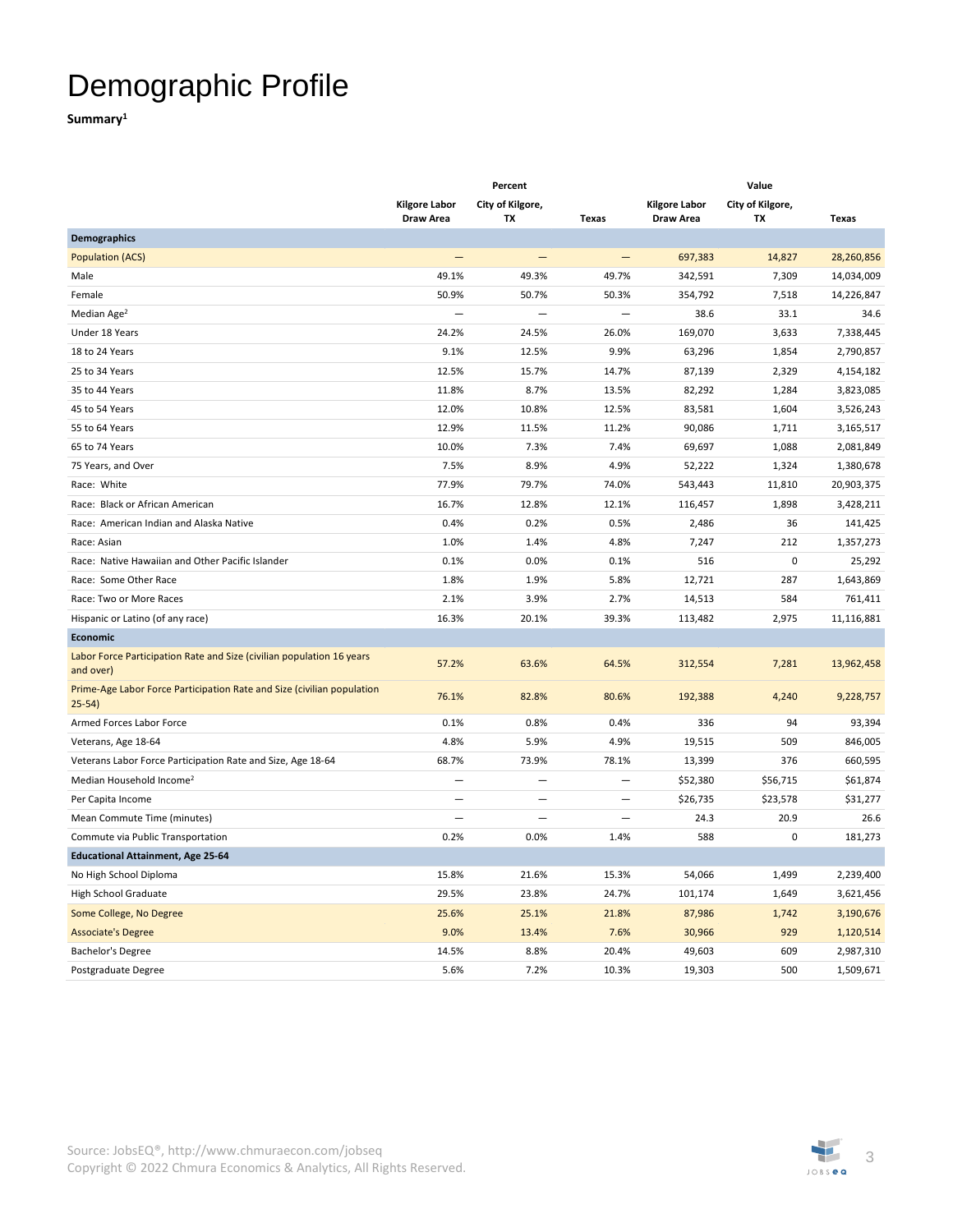#### Demographic Profile

**Summary1**

| <b>Housing</b>                                                            |       |       |       |           |           |            |
|---------------------------------------------------------------------------|-------|-------|-------|-----------|-----------|------------|
| <b>Total Housing Units</b>                                                |       | -     |       | 296,652   | 6,020     | 10,937,026 |
| Median House Value (of owner-occupied units) <sup>2</sup>                 |       | -     |       | \$132,962 | \$122,200 | \$172,500  |
| Homeowner Vacancy                                                         | 1.8%  | 1.6%  | 1.6%  | 3,280     | 56        | 95,519     |
| <b>Rental Vacancy</b>                                                     | 8.4%  | 11.4% | 7.8%  | 6,972     | 246       | 318,899    |
| Renter-Occupied Housing Units (% of Occupied Units)                       | 30.1% | 35.8% | 38.0% | 74,689    | 1,871     | 3,686,845  |
| Occupied Housing Units with No Vehicle Available (% of Occupied<br>Units) | 5.1%  | 7.7%  | 5.3%  | 12,692    | 404       | 512,411    |
| <b>Social</b>                                                             |       |       |       |           |           |            |
| Poverty Level (of all people)                                             | 16.1% | 15.3% | 14.7% | 108,661   | 2,161     | 4,072,194  |
| Households Receiving Food Stamps/SNAP                                     | 13.3% | 9.1%  | 11.8% | 33,000    | 475       | 1,140,905  |
| Enrolled in Grade 12 (% of total population)                              | 1.2%  | 1.4%  | 1.5%  | 8,495     | 210       | 411,701    |
| Disconnected Youth <sup>3</sup>                                           | 3.0%  | 1.2%  | 2.8%  | 1,117     | 11        | 45,519     |
| Children in Single Parent Families (% of all children)                    | 34.7% | 30.9% | 34.4% | 54,983    | 1,042     | 2,405,770  |
| Uninsured                                                                 | 16.6% | 17.5% | 17.2% | 113,022   | 2,539     | 4,791,164  |
| With a Disability, Age 18-64                                              | 12.5% | 9.8%  | 9.5%  | 49,592    | 845       | 1,627,151  |
| With a Disability, Age 18-64, Labor Force Participation Rate and Size     | 37.7% | 48.8% | 44.8% | 18,717    | 412       | 729,715    |
| Foreign Born                                                              | 7.1%  | 8.3%  | 17.0% | 49,766    | 1,226     | 4,814,638  |
| Speak English Less Than Very Well (population 5 yrs and over)             | 5.7%  | 8.7%  | 13.7% | 37,014    | 1,170     | 3,607,255  |

Source: **JobsEQ®** 

1. American Community Survey 2015-2019, unless noted otherwise

2. Median values for certain aggregate regions (such as MSAs) may be estimated as the weighted averages of the median values from the composing counties.

3. Disconnected Youth are 16-19 year olds who are (1) not in school, (2) not high school graduates, and (3) either unemployed or not in the labor force.

4. Census Population Estimate for 2020, annual average growth rate since 2010.

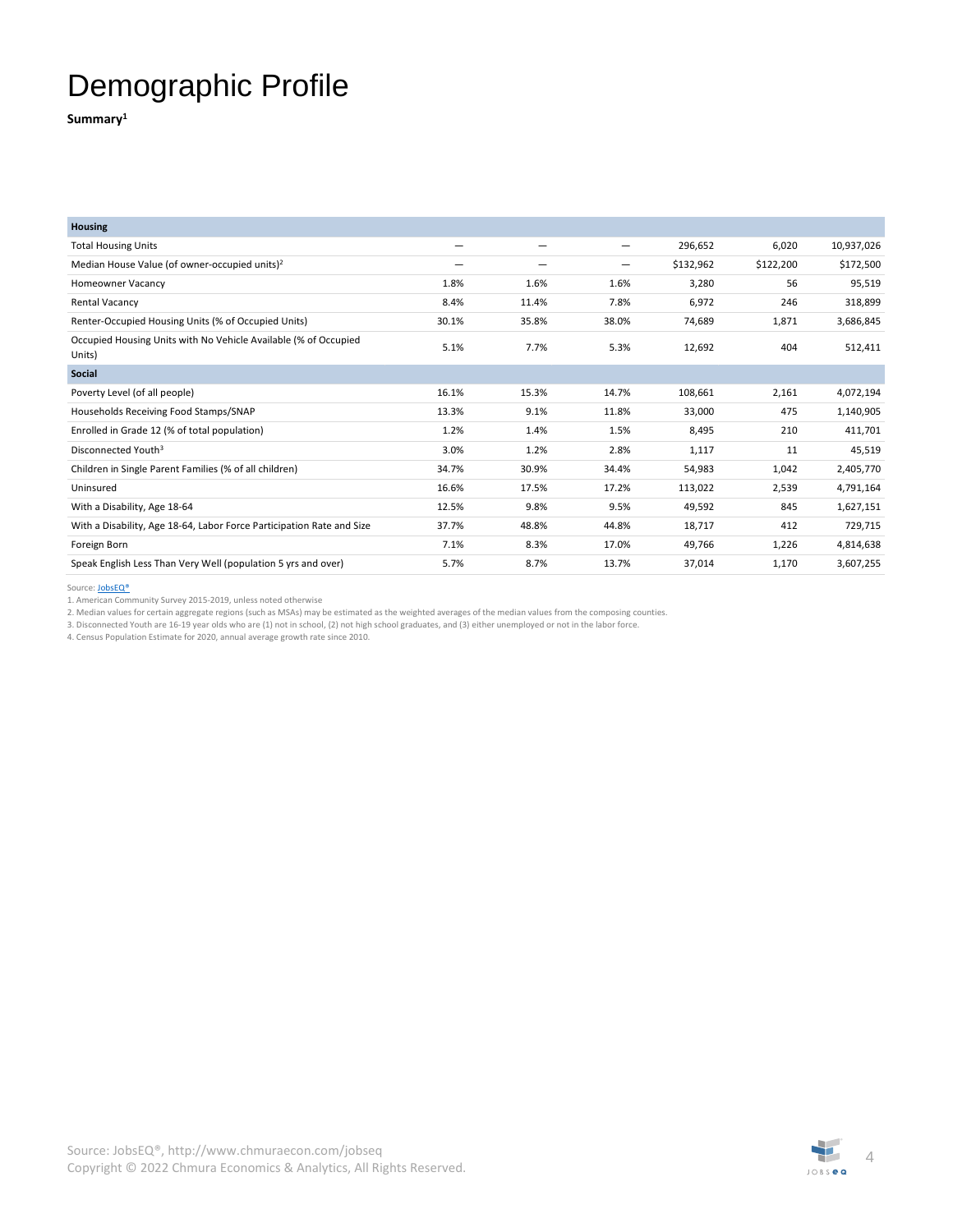### Cost of Living Index

The Cost of Living Index estimates the relative price levels for consumer goods and services. When applied to wages and salaries, the result is a measure of relative purchasing power. The cost of living is 8.7% lower in Kilgore Labor Draw Area than the U.S. average.

#### **Cost of Living Information**

|                         | <b>Cost of Living Index</b>  |           |                            |  |
|-------------------------|------------------------------|-----------|----------------------------|--|
|                         | <b>Annual Average Salary</b> | (Base US) | <b>US Purchasing Power</b> |  |
| Kilgore Labor Draw Area | \$45,670                     | 91.3      | \$50,007                   |  |
| City of Kilgore, TX     | \$47,042                     | 93.5      | \$50,309                   |  |
| Texas                   | \$61,816                     | 94.9      | \$65,166                   |  |
| <b>USA</b>              | \$64,141                     | 100.0     | \$64,141                   |  |

Source: **JobsEQ®** Data as of 2021Q2

Cost of Living per C2ER, data as of 2021Q2, imputed by Chmura where necessary.